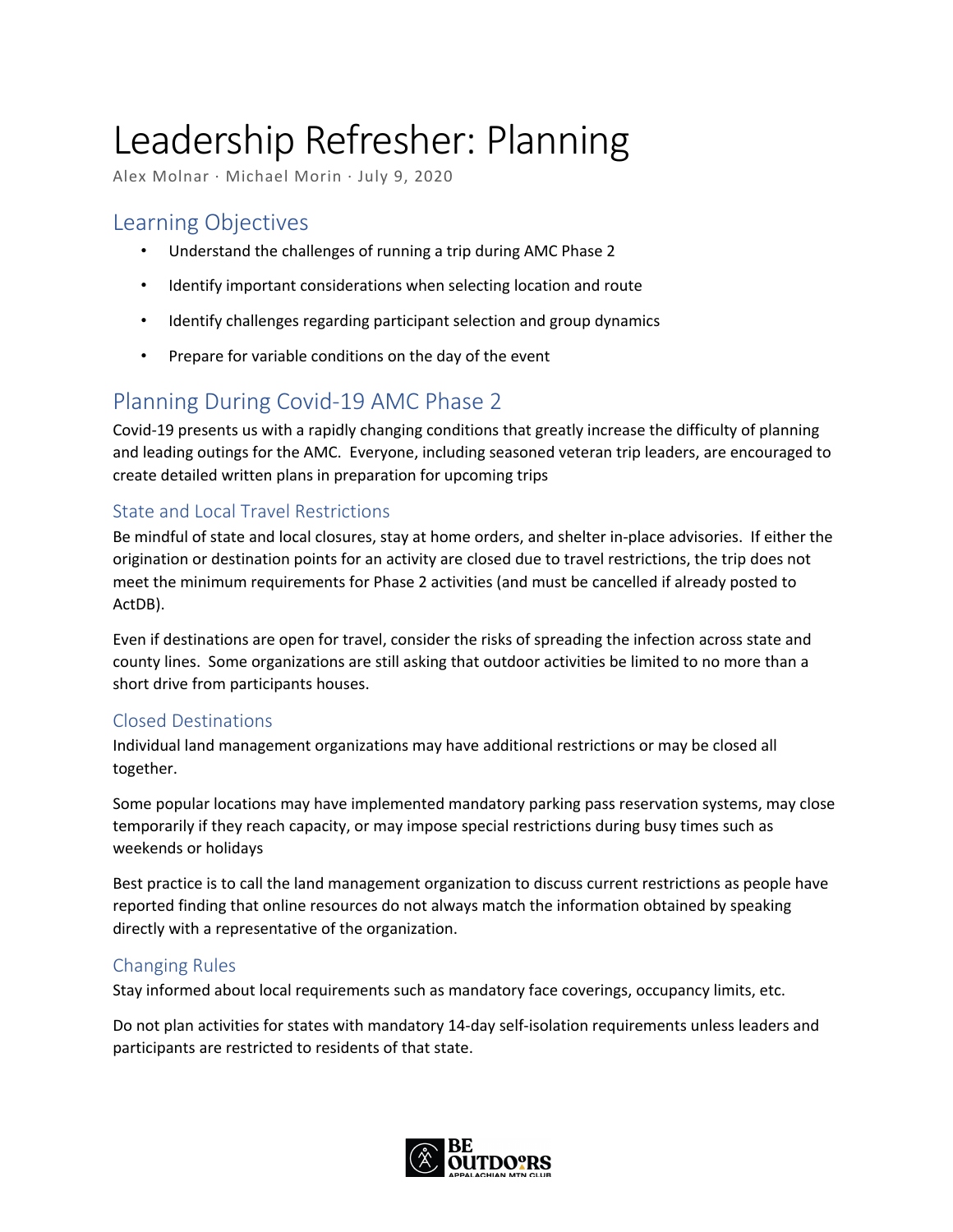# Considerations When Selecting Location and Route

# Avoid Popular Destinations

Popular "tourist" destinations should be avoided since increased crowds increase safety risks. Additionally, these destinations are prone to capacity limits and other variable restrictions which can complicate planning

If you cannot avoid popular destinations, consider visiting during a less crowded times such as early mornings or weekdays.

Alternatively, use a less traveled route when traveling near a popular location. For example, instead of following the Falling Waters / Old Bridal Path loop for Lincoln and Lafayette in the White Mountains, consider Using the Skookumchunck trail to summit Lafayette instead. In this case, the summit may still be crowded, but there should be much less contact with other hikers on the trails.

# Consider Choke Points

When planning a route, be mindful of "choke points" where people are forced into closer proximity. Some examples of choke points include:

- Boat launches
- Portages
- Narrow trails along cliff sides (or other features that prevent you from stepping aside to make room for others)
- Road crossings that require people to cluster together before making the crossing
- Trail junctions (especially for leaders that traditionally use trail junctions as a landmark for people to stop and regroup)
- Water sources
- Boardwalks / bridges / bog bridges

If choke points cannot be avoided, plan for ways to mitigate clustering together. For example, participants wait at their car until it is their turn to use the boat launch or crossing roads in smaller groups. Be sure to account for the added time this will require.

## Limited Resources

Consider resources that you require for you activity, such as designated campsites, toilets, bear vaults, etc., that may place limits on the number of participants you will be able to support.

For example, the Kinsman's Pond campsite in the White Mountains only has 4 tent platforms (3 single and 1 double). Following single occupancy tent requirements, this campsite will not support a backpacking trip with the maximum AMC limit of 10 participants. Even if you were able to safely arrange 10 tents onto those platforms, there will be other groups attempting to use the campsite.

In addition to public facilities, also consider group gear and how it will be shared and sanitized. For the most part, the use of group gear should be avoided by requiring each participant to bring their own equipment (example no communal cooking). In some cases, such as rock climbing, it will not be possible to avoid having two people on a rope at one time

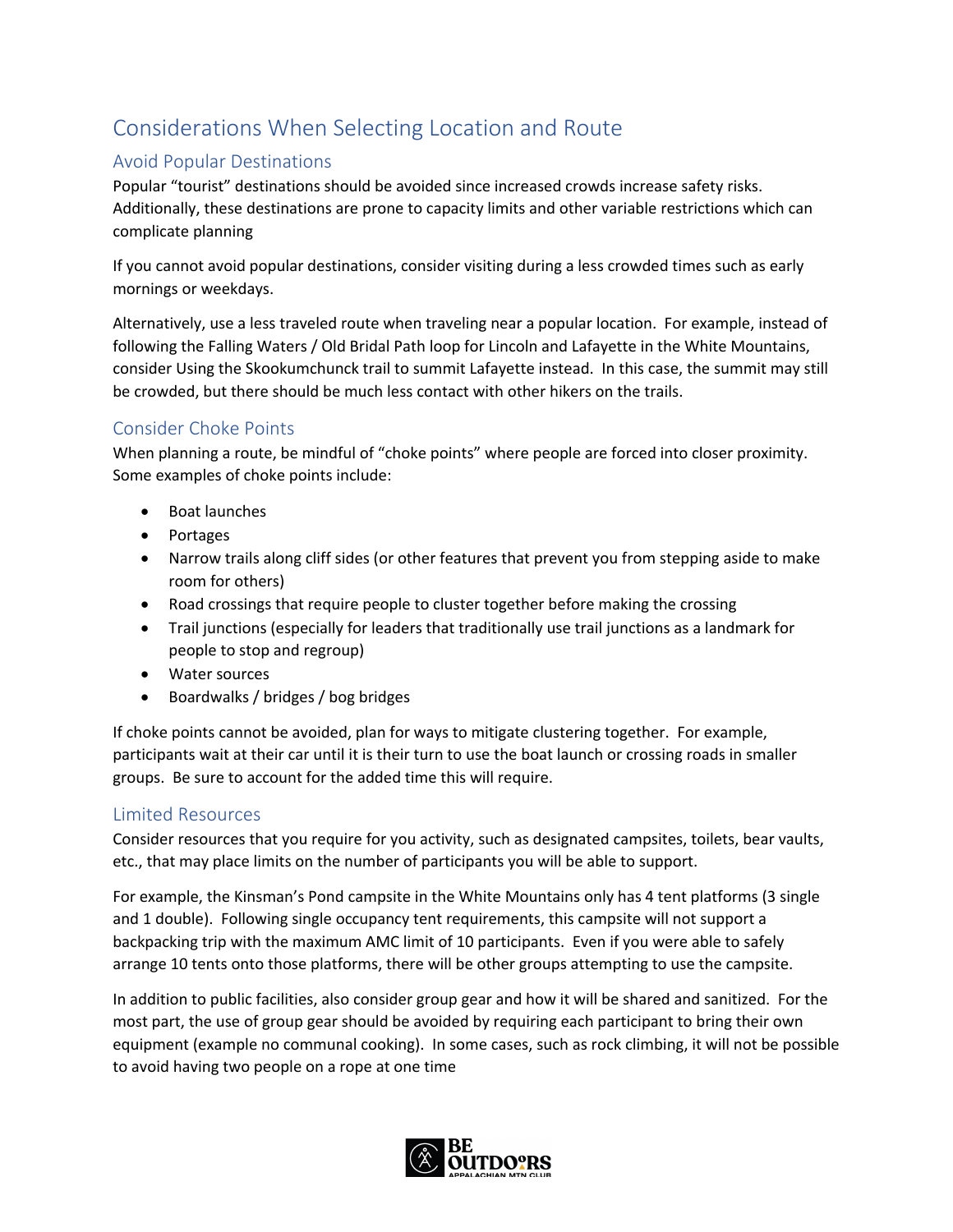## Carpooling Restrictions

The AMC reopening plan highly discourages carpooling but does not outright ban it. Some chapters may have additional restrictions. For example, Worcester Chapter has completely banned all carpooling.

If carpooling is prohibited (or you have decided to avoid the risks associated with it) your trip cannot include a car spot. For activities such as biking, routes will be limited to out-and-back or loops. For paddling, trips will be limited to flatwater.

Also consider the increased number of cars that will be required and the total size/popularity of the parking lot/trailhead. As with considerations about limited resources, some parking lots may not have enough parking spaces for a full group of 10 or it may be unlikely that 10 spaces will be available based on the popularity of the area.

Trips that do include carpooling (when allowed by the chapter) must clearly indicate that a carpool is required as part of the trip description on ActDB.

## Easy Evacuation Plan

In the event of an medical emergency (including if a participant begins showing symptoms of COVID-19), you must be able to evacuate quickly. Avoid routes such as traveling to the Bonds in the White Mountains from the Lincoln Woods Trailhead where, at any point during the ~19 mile trip, the fastest way to evacuate is to return to the starting point.

Even for non COVID-19 emergencies, it is important to have multiple escape routes because local Search and Rescue efforts have been crippled by COVID-19.

An easy evacuation route will also help in the event that a participant discovers that they are in poor physical condition for the activity after extended time spent at home.

## Trail Conditions

Trail maintainers have also been affected by COVID-19 and standard springtime maintenance is far behind schedule (in areas where it's even been allowed to resume). Despite the lack of maintenance, these areas have seen above average usage as people attempt to find escape from stay at home orders.

Do as much research as possible regarding current conditions and be prepared for poor conditions and difficult to navigate areas.

## Backup Plans

Create a backup plan if you arrive and your chosen location is closed, out of parking spaces, or over capacity. If possible, find a nearby location that is easy to get to and offers a similar activity.

Consider sharing the backup plan with registered participants so it is easier to redirect them to the alternate location.

# Considerations Regarding Participant Selection and Group Dynamics

# Group Size

Local regulations always take priority over the AMC maximum group size limit of 10 people.

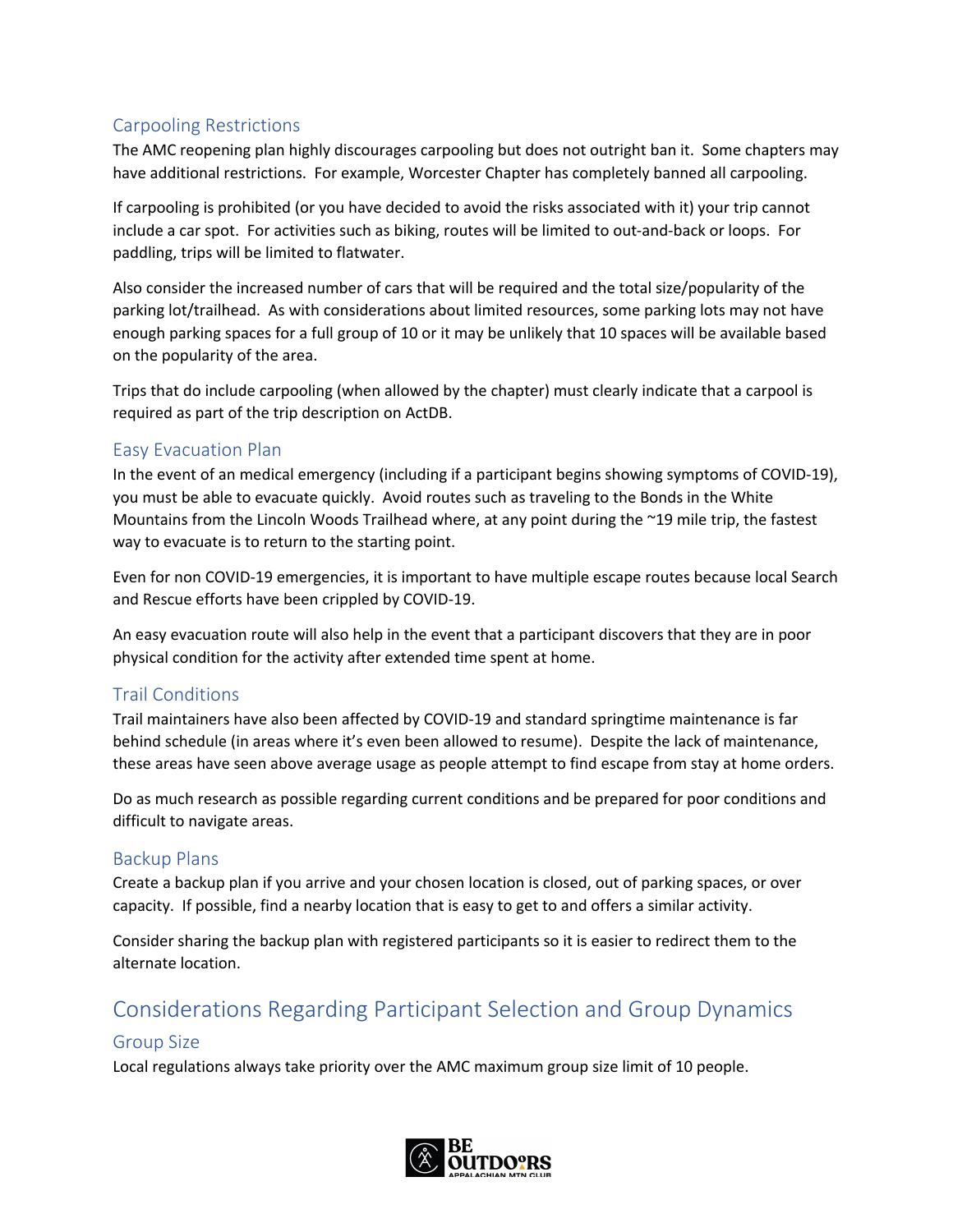Based on the research done while planning the location and route, it may be a good idea to have a group size below the maximum allowed. Some trips that would be practical for a group of 4 or 5 might be overcrowded with the full ten (based on choke points, limited resources, parking spaces, etc)

Consider how far apart people will need to be spaced and how this will impact the group's ability to communicate and socialize, especially with masks on which muffle speech. Also consider how practical it will be for everyone to gather around when you need to speak to the group (example: trip talk).

If you do chose to bring a larger group, consider nonverbal means of communicating such hand signals

#### Participant Fitness

COVID-19 has impacted the physical fitness levels of a large portion of the population. While some have taken this time as a chance to increase their daily routine, many have been sitting home getting little to no physical activity.

It is recommended to plan hikes that are easier than you are normally used to in terms of both distance and pace: especially if you, yourself, are attempting to get back into shape after staying at home.

## Interacting with Travelers Outside Your Group

We can only set the behavior expectations for the participants on our trip. The behavior of others around you will be out of your control and you will need to be prepared for how to handle situations where others are not following proper social distancing, mask usage, etc. In an unsafe situation, move the group away from the problem as soon as possible.

Avoiding popular destinations will help reduce the risk of encountering others misbehaving. People traveling in more remote locations are typically more experienced and understand and follow proper etiquette compared to the causal "tourists" that flock to popular locations.

Avoid stopping at or near choke points to further reduce these risks.

## Be Mindful of Where Your Participants Live

The further people travel from their home to the destination, the more likely they are to cause infections across state/county lines.

Participants living in locations with travel bans/restrictions do not meet the criteria to join a Phase 2 activity.

Consider limiting registrations to people living in a similar geographic region (example Worcester County residence only for a trip within that region), especially if numbers begin rising again the Northeast.

## Contact Information

While it has always been important to collect contact information, given the rapidly changing conditions we are experiencing, its more important than ever to collect as much contact information as you can (and bring it with you on the trip!). You should have at least one means of communication (test, IM, phone call) that is faster than email communication.

Ask for the best means of contacting a participant on the day of a trip in case there are last minute changes or cancellations. Avoid planning trips to locations where you will not have cell coverage if a location is closed or out of parking spaces and you need to move to an alternative location.

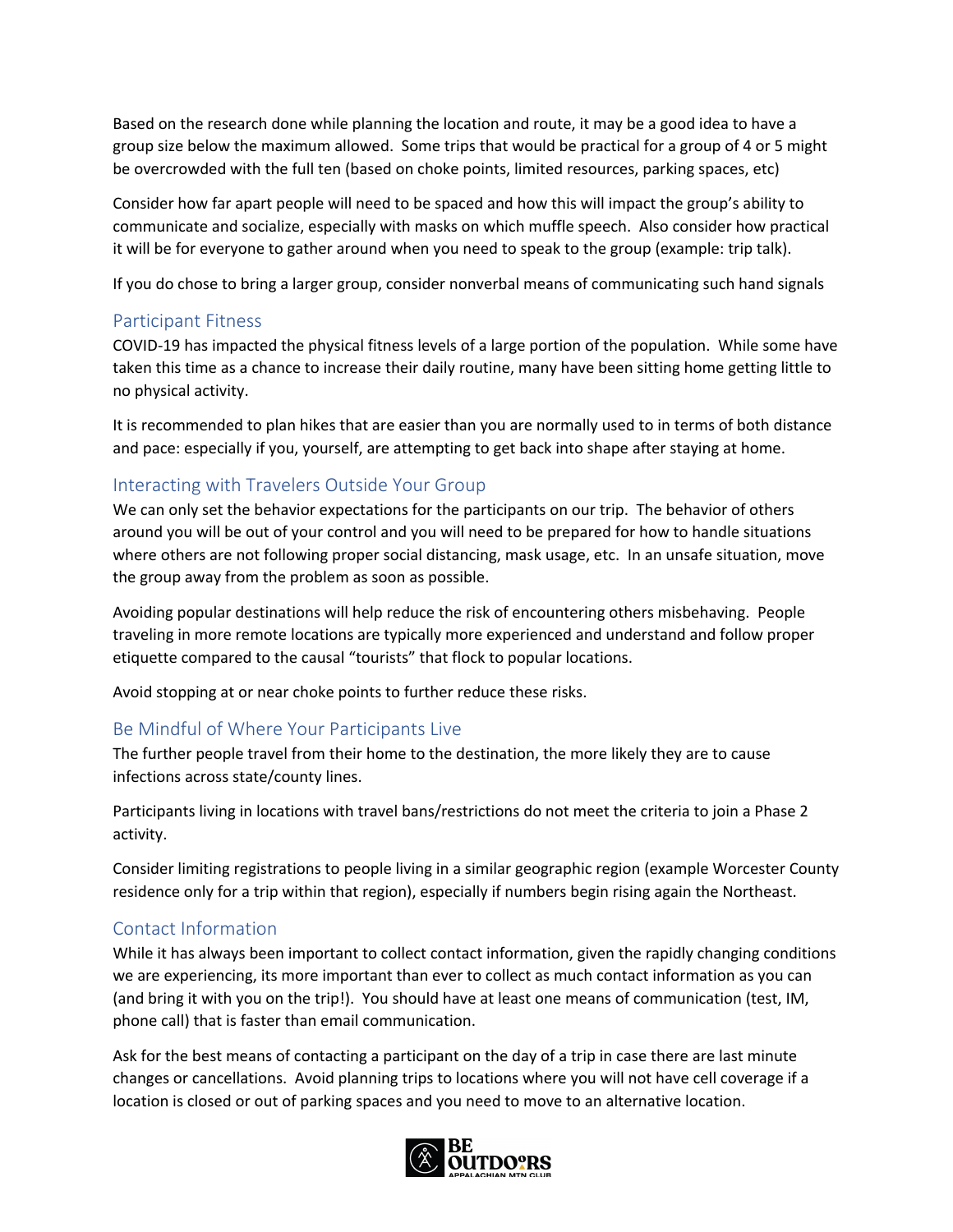Many people do not pick up their phone for unknown numbers. If you plan to use phone calls, consider giving out your phone number to participants ahead of time and let them know they should be prepared for a phone call.

# Preparing to Lead the Event

## Prepare a Checklist and Use It That Morning

In addition to the standard list of tasks for the day of an event (example check gear, trail conditions, weather, etc), checklists should be expanded to include tasks related to COVID-19. Tasks include but are not limited to:

- Verify that all participants have signed the e-waiver
- Verify that no new travel restrictions or registrations have been issues
- Verify that the destination is open and accepting visitors
- Verify that your mask, hand sanitizer, and gloves are in the car and ready for use

## Prepare to Enforce the Rule

Safety is always the first priority on any trip. With the added risks from COVID-19, even more responsibility is placed on the leader to uphold the requirements and risk mitigation strategies of the AMC

Given the mixed public response to mask and social distancing guidance, leaders should be mentally prepared to confront participants in the unfortunate event that they refuse to follow AMC requirements. This may be more challenging for leaders that naturally attempt to avoid confrontation.

Preventative measures such as discussing the proper wearing and storing of masks and social distancing during the trip talk can help prevent incidents later in the trip.

## Arrive Early

Be prepared to arrive earlier than normal for your event. This will allow you to assess conditions at the destination and redirect participants to a back up location if required. Additionally, arriving early allows you to ensure that participants don their masks upon arrival and keep them on until after the Trip Talk

## What If Analysis?

With the issues presented by COVID-19 on top of normal activity risks, it is important to attempt to plan for as many potential challenges as possible and to have backup plans. For example:

- What if the parking lot is full or the destination is closed upon arrival?
- What if someone does not feel well at the start of the trip?
- What if someone begins to not feel well during the trip?
- What if someone does not bring the appropriate gear?
- What if you've forgotten your gear?

## Prepare to Cancel

None of us like doing it, but situations beyond our control may require us to cancel or cut short an activity. The mountains, lakes, and rivers will be there later when it's safer to visit.